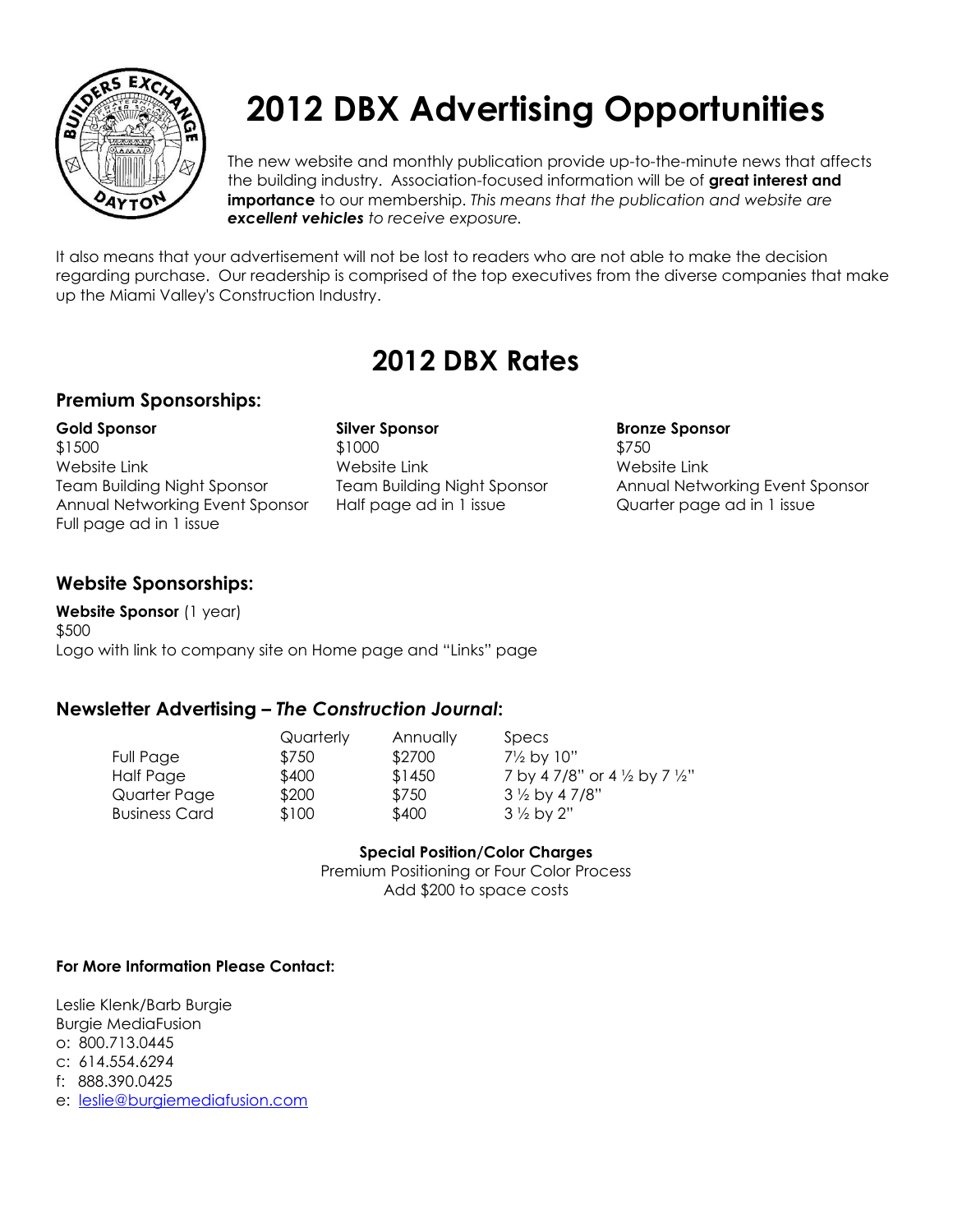### **2012 DBX Advertising Agreement** (p. 1 of 2)

NOTE: You may submit one form for multiple programs.

I have the authority to execute this ADVERTISING CONTRACT on behalf of the above named company (thereinafter "Company") and, with my signature hereon, authorize publishing of advertising as outlined below.

|                              |                     |                                                                                                                 | State: the state of the state of the state of the state of the state of the state of the state of the state of the state of the state of the state of the state of the state of the state of the state of the state of the sta |                                          |  |
|------------------------------|---------------------|-----------------------------------------------------------------------------------------------------------------|--------------------------------------------------------------------------------------------------------------------------------------------------------------------------------------------------------------------------------|------------------------------------------|--|
| Phone: _____________________ |                     | Fax: Exercise of the state of the state of the state of the state of the state of the state of the state of the |                                                                                                                                                                                                                                |                                          |  |
| Level of<br>Sponsorship:     | l I Gold<br>\$1,500 | $\Box$ Silver<br>\$1,000                                                                                        | Bronze<br>\$750                                                                                                                                                                                                                | Website Sponsor<br>$\mathbf{L}$<br>\$500 |  |

#### **Newsletter Advertising**

*The Construction Journal***:**

|                      | Annual Advertisers (12 issues per year) |           |                                   |       |
|----------------------|-----------------------------------------|-----------|-----------------------------------|-------|
|                      | <b>B&amp;W</b>                          | Color     | <b>Special</b><br><b>Position</b> | Total |
| Full page            | \$2700                                  | add \$200 | add \$200                         |       |
| Half page            | \$1450                                  | add \$200 | add \$200                         |       |
| Quarter page         | \$750                                   | add \$200 | add \$200                         |       |
| <b>Business card</b> | \$400                                   | add \$200 | add \$200                         |       |

|                      | <b>Quarterly Advertisers (3 issues per quarter)</b> |           |                                   |          |                                       |       |
|----------------------|-----------------------------------------------------|-----------|-----------------------------------|----------|---------------------------------------|-------|
|                      | <b>B&amp;W</b>                                      | Color     | <b>Special</b><br><b>Position</b> | Subtotal | $X#$ of<br><b>Quarters</b><br>$(1-4)$ | Total |
| Full page            | \$750<br>$\sim$                                     | add \$200 | add \$200                         |          |                                       |       |
| Half page            | \$400<br>$\mathbf{I}$                               | add \$200 | add \$200                         |          |                                       |       |
| Quarter page         | \$200                                               | add \$200 | add \$200                         |          |                                       |       |
| <b>Business card</b> | \$100                                               | add \$200 | add \$200                         |          |                                       |       |

**Sponsorship Total:** \$\_\_\_\_\_\_\_\_\_\_\_\_\_ + **Newsletter Total:** \$\_\_\_\_\_\_\_\_\_\_\_\_\_ = **Grand Total:** \$\_\_\_\_\_\_\_\_\_\_\_\_\_

| Payment: |  |
|----------|--|
|          |  |

| menr.                                                                        |                                                                                                                                                                                                                                          |           |            |
|------------------------------------------------------------------------------|------------------------------------------------------------------------------------------------------------------------------------------------------------------------------------------------------------------------------------------|-----------|------------|
| $\vert$ Check                                                                | Credit Card                                                                                                                                                                                                                              |           |            |
| <b>Dayton Builders Exchange</b><br>2077 Embury Park Road<br>Dayton, OH 45414 | $V$ isa<br>Cardholder Name: the contract of the contract of the contract of the contract of the contract of the contract of the contract of the contract of the contract of the contract of the contract of the contract of the contract | $\Box$ MC | AMFX       |
|                                                                              | $Card \#$ :                                                                                                                                                                                                                              | Exp:      | Sec. Code: |